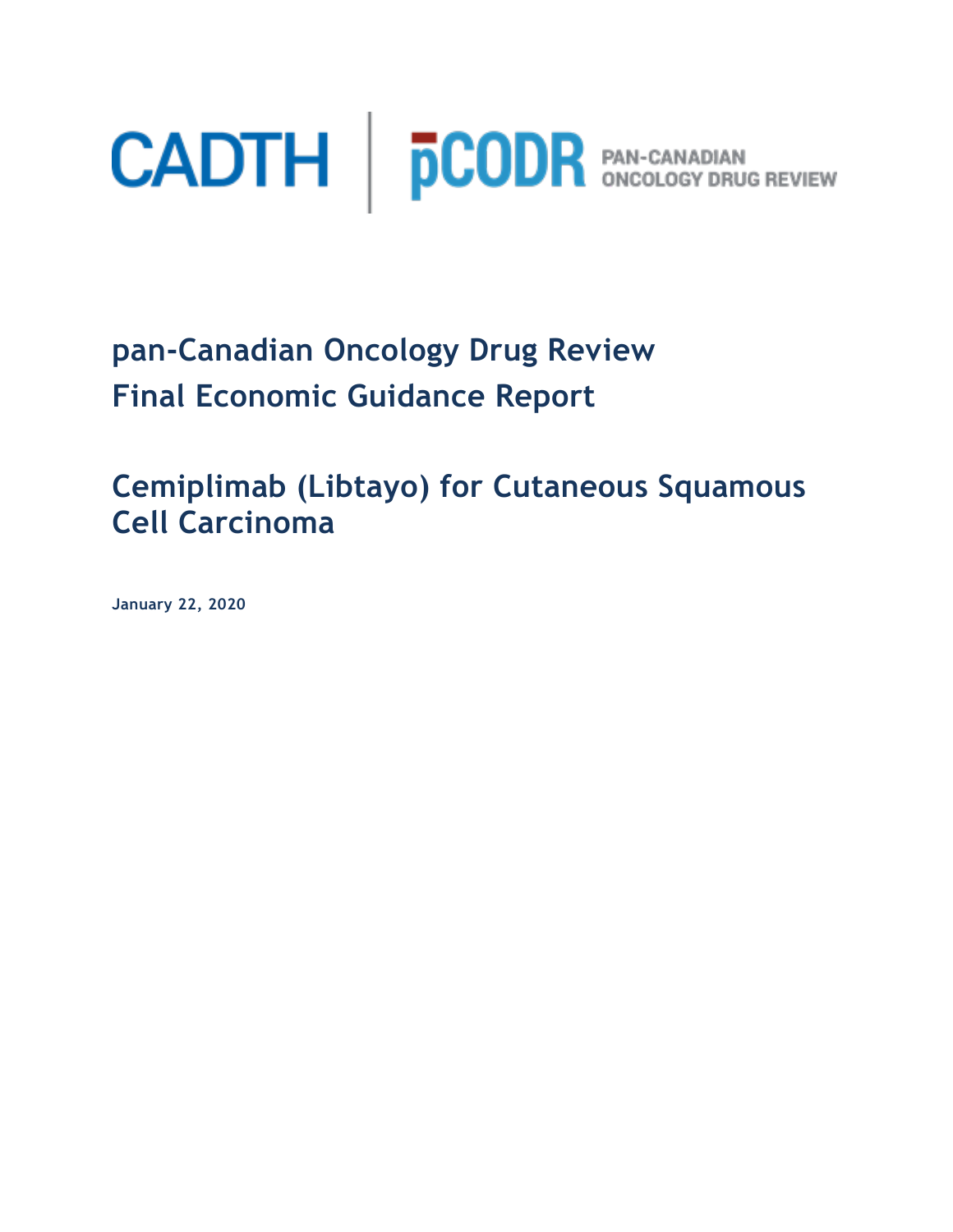# <span id="page-1-0"></span>**DISCLAIMER**

### **Not a Substitute for Professional Advice**

This report is primarily intended to help Canadian health systems leaders and policymakers make well-informed decisions and thereby improve the quality of health care services. While patients and others may use this report, they are made available for informational and educational purposes only. This report should not be used as a substitute for the application of clinical judgment in respect of the care of a particular patient or other professional judgment in any decision making process, or as a substitute for professional medical advice.

### **Liability**

pCODR does not assume any legal liability or responsibility for the accuracy, completeness or usefulness of any information, drugs, therapies, treatments, products, processes, or services disclosed. The information is provided "as is" and you are urged to verify it for yourself and consult with medical experts before you rely on it. You shall not hold pCODR responsible for how you use any information provided in this report.

Reports generated by pCODR are composed of interpretation, analysis, and opinion on the basis of information provided by pharmaceutical manufacturers, tumour groups, and other sources. pCODR is not responsible for the use of such interpretation, analysis, and opinion. Pursuant to the foundational documents of pCODR, any findings provided by pCODR are not binding on any organizations, including funding bodies. pCODR hereby disclaims any and all liability for the use of any reports generated by pCODR (for greater certainty, "use" includes but is not limited to a decision by a funding body or other organization to follow or ignore any interpretation, analysis, or opinion provided in a pCODR report).

# <span id="page-1-1"></span>**FUNDING**

The pan-Canadian Oncology Drug Review is funded collectively by the provinces and territories, with the exception of Quebec, which does not participate in pCODR at this time.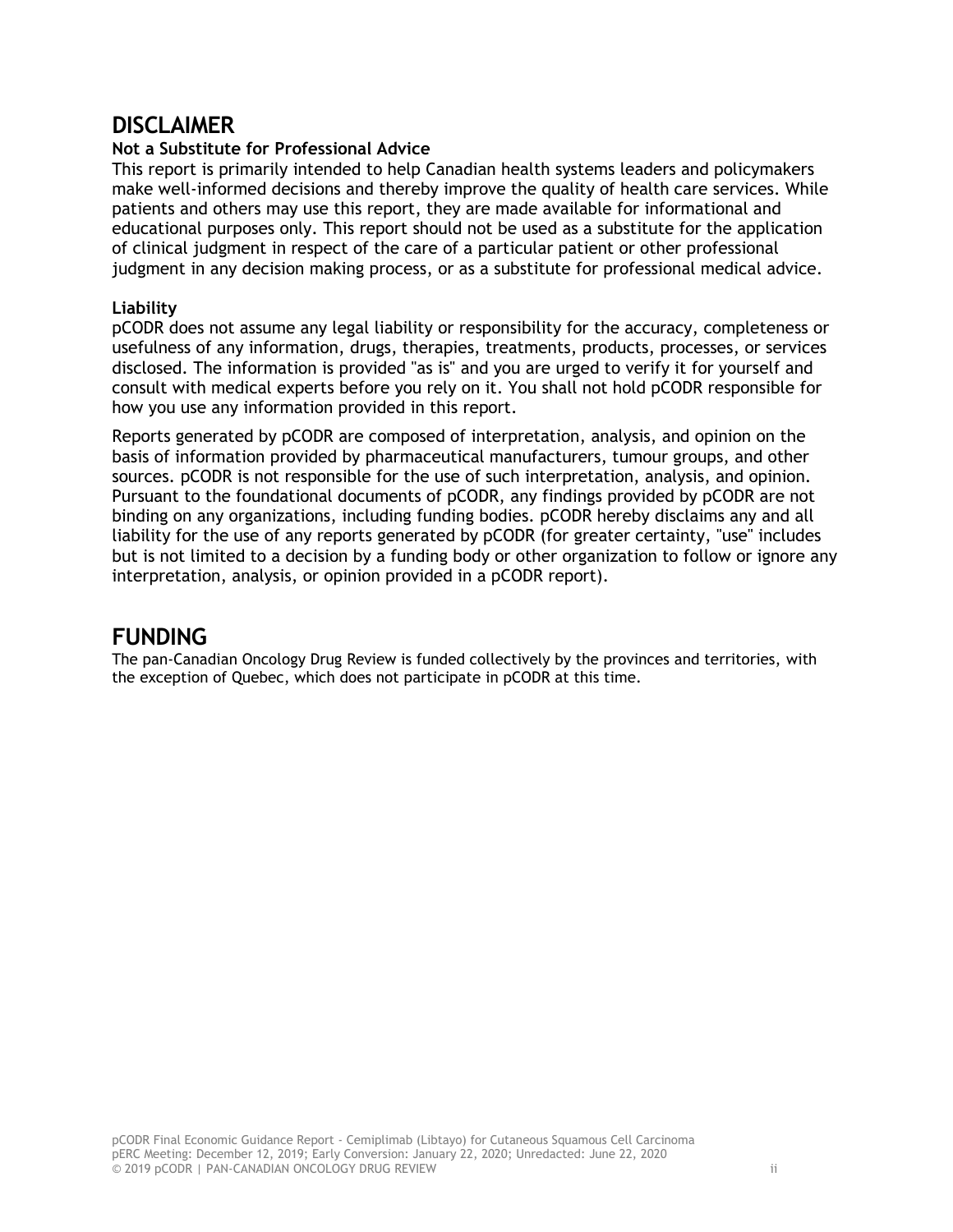# <span id="page-2-0"></span>**INQUIRIES**

Inquiries and correspondence about the pan-Canadian Oncology Drug Review (pCODR) should be directed to:

pan-Canadian Oncology Drug Review 154 University Avenue, Suite 300 Toronto, ON M5H 3Y9

Telephone: 613-226-2553 Toll Free: 1-866-988-1444 Fax: 1-866-662-1778 Email: [info@pcodr.ca](mailto:info@pcodr.ca) Website: [www.cadth.ca/pcodr](http://www.cadth.ca/pcodr)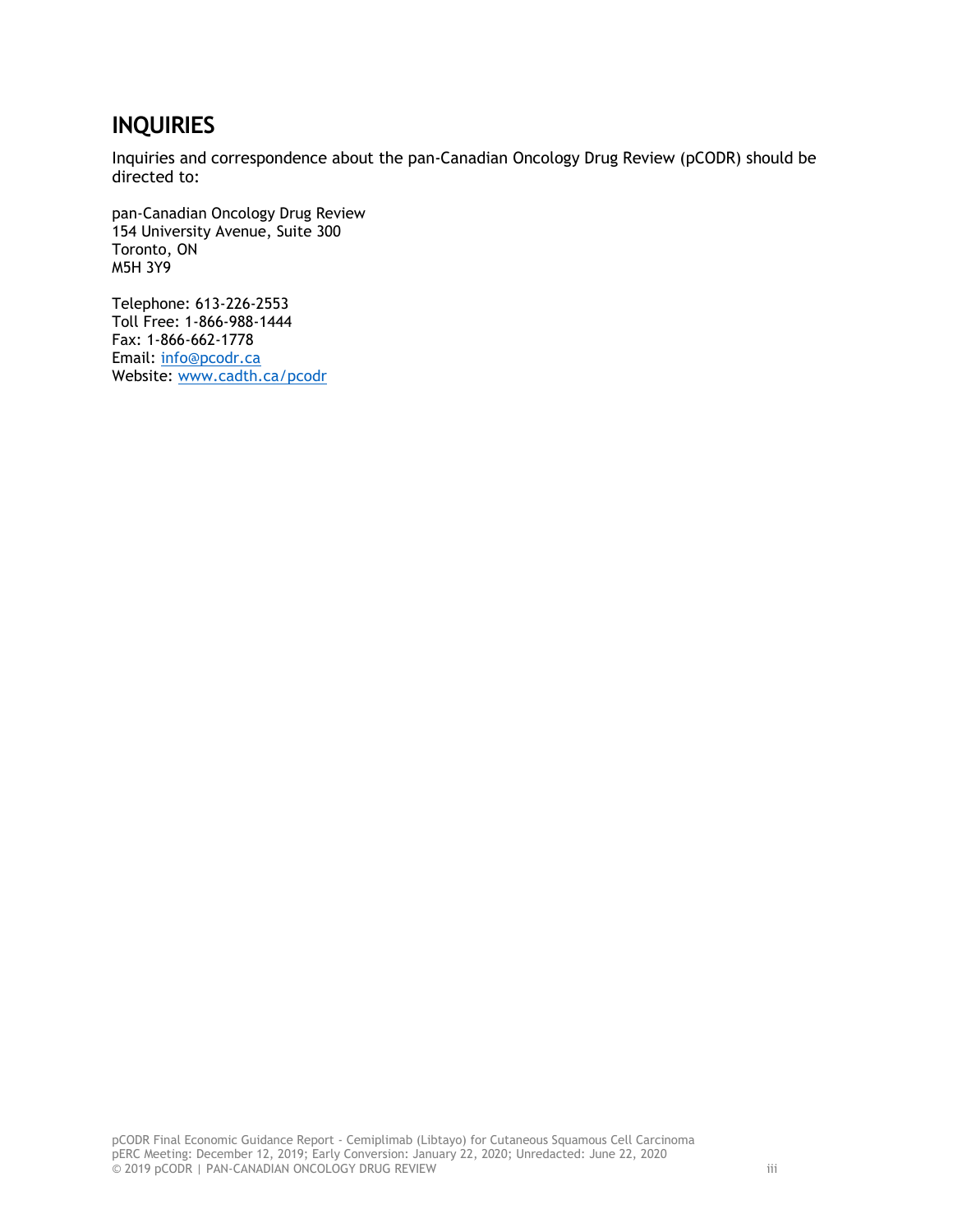# <span id="page-3-0"></span>**TABLE OF CONTENTS**

| $\mathbf{1}$  |                                                                                                                                                                                                                                                                                                                                                                |  |  |  |
|---------------|----------------------------------------------------------------------------------------------------------------------------------------------------------------------------------------------------------------------------------------------------------------------------------------------------------------------------------------------------------------|--|--|--|
| 1.1           |                                                                                                                                                                                                                                                                                                                                                                |  |  |  |
| 1.2           |                                                                                                                                                                                                                                                                                                                                                                |  |  |  |
| 1.3           |                                                                                                                                                                                                                                                                                                                                                                |  |  |  |
| 1.4           |                                                                                                                                                                                                                                                                                                                                                                |  |  |  |
| 1.5           |                                                                                                                                                                                                                                                                                                                                                                |  |  |  |
| 1.6           |                                                                                                                                                                                                                                                                                                                                                                |  |  |  |
| $\mathcal{P}$ |                                                                                                                                                                                                                                                                                                                                                                |  |  |  |
|               | This section outlines the technical details of the pCODR Economic Guidance Panel's<br>evaluation of the economic evidence that is summarized in Section 1. Pursuant to the<br>pCODR Disclosure of Information Guidelines, this section is not eligible for disclosure. It<br>was provided to the pCODR Expert Review Committee (pERC) for their deliberations. |  |  |  |
| $\mathbf{3}$  |                                                                                                                                                                                                                                                                                                                                                                |  |  |  |
|               |                                                                                                                                                                                                                                                                                                                                                                |  |  |  |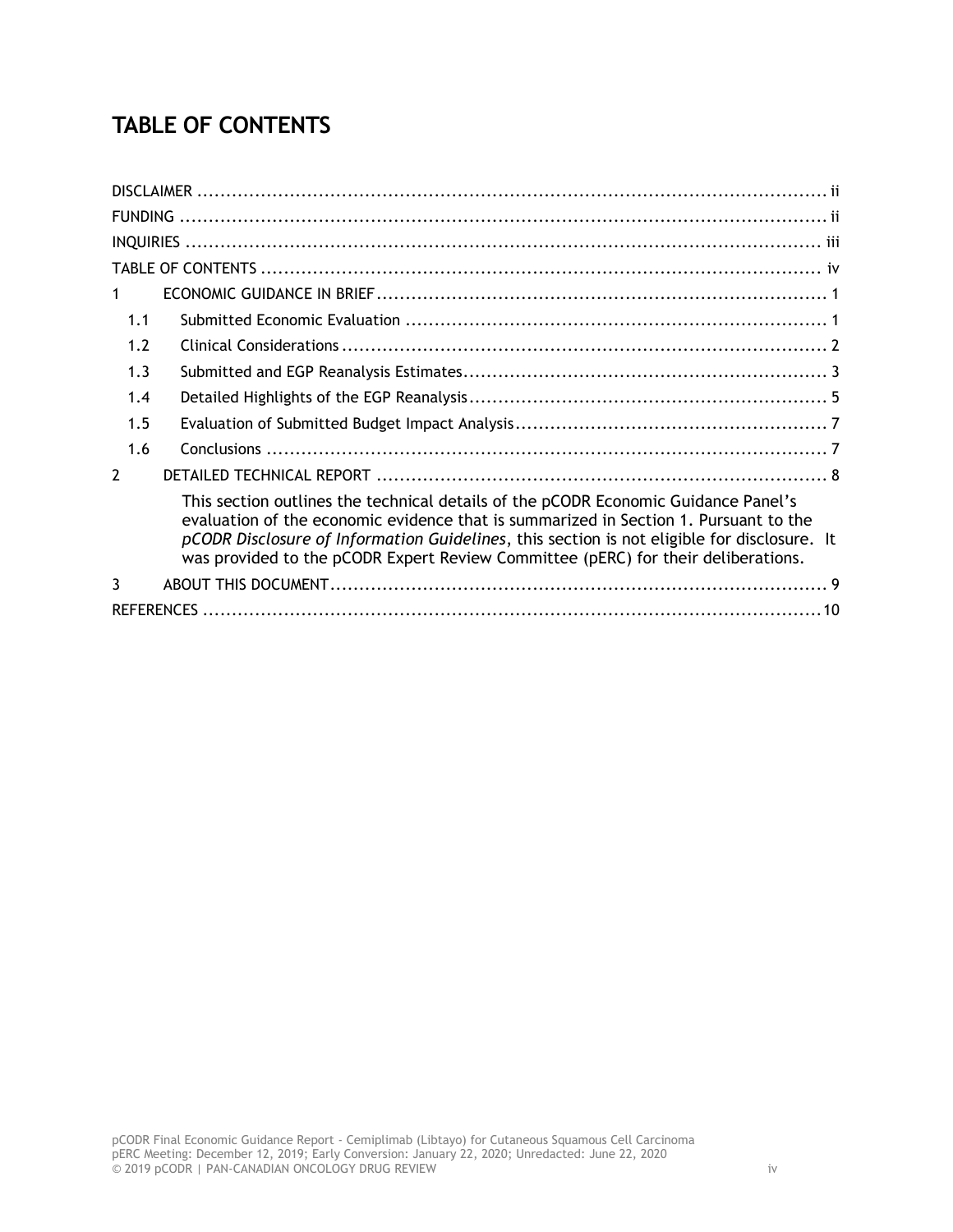# <span id="page-4-0"></span>**1 ECONOMIC GUIDANCE IN BRIEF**

## <span id="page-4-1"></span>**1.1 Submitted Economic Evaluation**

The economic analysis submitted to pCODR by Sanofi Genzyme (referred to herein as the sponsor), a division of Sanofi-Aventis Canada Inc., compared cemiplimab to chemotherapy (cisplatin plus 5-fluorouracil; cisplatin+5FU) for the treatment of patients with metastatic or locally-advanced cutaneous squamous cell carcinoma (CSCC) who are not candidates for curative surgery or curative radiation therapy. This is consistent with the reimbursement request and Health Canada indication.

| <b>Funding Request/Patient Population</b><br>Modelled | Metastatic or locally-advanced cutaneous squamous<br>cell carcinoma (CSCC) not candidates for curative<br>surgery or curative radiation therapy/same as |  |  |  |
|-------------------------------------------------------|---------------------------------------------------------------------------------------------------------------------------------------------------------|--|--|--|
|                                                       | funding request                                                                                                                                         |  |  |  |
| Type of Analysis                                      | CEA, CUA                                                                                                                                                |  |  |  |
| Type of Model                                         | Partitioned-survival<br>S(t)                                                                                                                            |  |  |  |
|                                                       | PFS<br>Post-progression=PFS-OS<br>OS<br>Pre-progression<br>Pre<br>Post-<br>Death<br>progression<br>progression                                          |  |  |  |
| Comparator                                            | Chemotherapy (cisplatin+5FU); Best supportive<br>care (BSC) in a scenario analysis                                                                      |  |  |  |
| Year of costs                                         | 2019                                                                                                                                                    |  |  |  |
| Time Horizon                                          | 30 years                                                                                                                                                |  |  |  |
| Perspective                                           | Public health care payer                                                                                                                                |  |  |  |
| Cost of Cemiplimab                                    | 350 mg/7ml single-vial use: \$8,200.00                                                                                                                  |  |  |  |
|                                                       | 250 mg/5 ml single-vial use: \$5,857.14<br>$\bullet$                                                                                                    |  |  |  |
|                                                       | Per 21-day cycle: \$8,200 (i.e., 350 mg on Day 1)<br>$\bullet$                                                                                          |  |  |  |
|                                                       | Per 28-day course: \$10,933.33<br>$\bullet$                                                                                                             |  |  |  |
|                                                       | Treatment to be continued until symptomatic                                                                                                             |  |  |  |
|                                                       | disease progression or unacceptable toxicity                                                                                                            |  |  |  |
| Cost of cisplatin+5FU*                                | Per 21-day course<br>$\bullet$                                                                                                                          |  |  |  |
|                                                       | $\circ$ Cisplatin (100 mg/m2 once): \$540.00                                                                                                            |  |  |  |
|                                                       | $\circ$ 5-FU (1000 mg/m2 on day 1 to 4): \$324.80<br>$\circ$ Total: \$1,252.59                                                                          |  |  |  |
|                                                       | Per 6-cycle course:<br>$\bullet$                                                                                                                        |  |  |  |
| * Price Source: IQVIA Delta PA 2019                   | $\circ$ Total: \$5,188.80                                                                                                                               |  |  |  |

#### *Table 1: Submitted Economic Model*

pCODR Final Economic Guidance Report - Cemiplimab (Libtayo) for Cutaneous Squamous Cell Carcinoma pERC Meeting: December 12, 2019; Early Conversion: January 22, 2020; Unredacted: June 22, 2020 © 2019 pCODR | PAN-CANADIAN ONCOLOGY DRUG REVIEW 1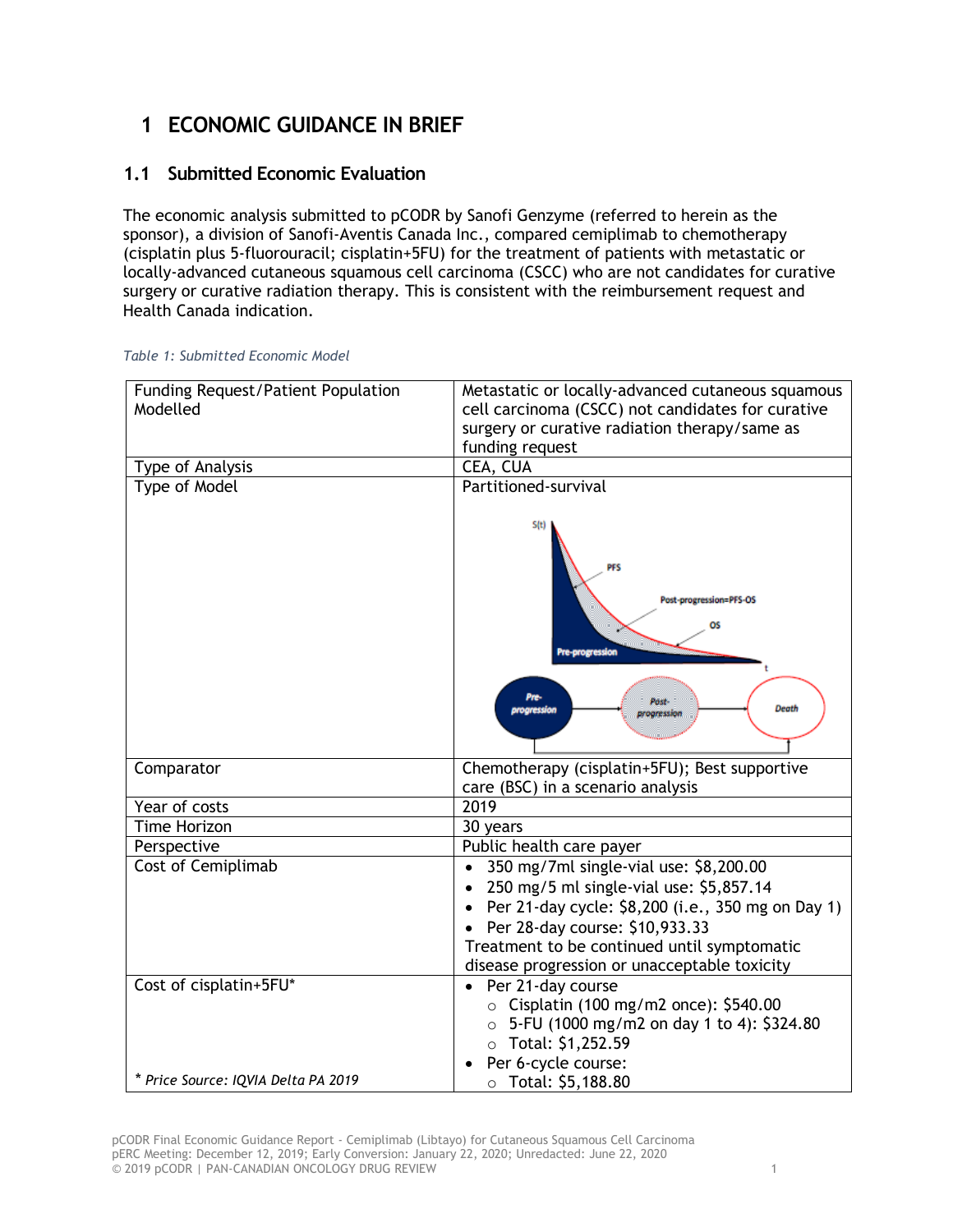| Model Structure  | Partition survival with 3 states: pre-progression,<br>post-progression, death. Main analysis on the<br>pooled patient population, <i>i.e.</i> , metastatic CSCC<br>and locally advanced CSCC. Scenario analysis on<br>sub-populations.                                                                                                                                                                                                                                                                                                                                                                                                                                                                                                                                                                                                                                                                                                             |
|------------------|----------------------------------------------------------------------------------------------------------------------------------------------------------------------------------------------------------------------------------------------------------------------------------------------------------------------------------------------------------------------------------------------------------------------------------------------------------------------------------------------------------------------------------------------------------------------------------------------------------------------------------------------------------------------------------------------------------------------------------------------------------------------------------------------------------------------------------------------------------------------------------------------------------------------------------------------------|
| Key Data Sources | The EMPOWER-CSCC-1 trial (Study 1540; September<br>20, 2018 data cut for groups 1 and 3 - metastatic<br>CSCC weight-based and fixed dose; October 10,<br>2018 data cut for group 2 - locally advanced CSCC<br>weight-base dose) provided cemiplimab efficacy<br>and safety. Cemiplimab efficacy was adjusted via<br>simulated treatment comparison (STC).<br>Cisplatin+5FU efficacy and overall survival (OS)<br>with BSC were sources from the medical<br>literature. <sup>1,2</sup> Cisplatin+5FU safety was also taken<br>from the medical literature. <sup>3</sup> As BSC did not<br>include active treatment, no adverse events were<br>considered. Pre- and post-progression utilities were<br>obtained from Study 1540 while adverse event<br>disutilities were obtained from the medical<br>literature. <sup>4-6</sup> Cemiplimab costs were provided by<br>the sponsor. All other costs were obtained from<br>publicly available sources. |

### <span id="page-5-0"></span>**1.2 Clinical Considerations**

**According to the pCODR Clinical Guidance Panel (CGP)**, patients developing locally advanced, inoperable disease, or distant metastatic disease have a poor prognosis. Treatment of these patients has been largely palliative. Chemotherapy has never been shown to improve either OS or quality of life and is considered off-label in this population. For the purpose of the economic evaluation, chemotherapy and BSC were considered appropriate comparators. The sponsor provided the comparison against chemotherapy as the base case and against BSC as a scenario analysis.

Relevant issues identified included:

- $\circ$  Direct evidence on comparative effectiveness would be difficult to obtain due to the paucity of patients with this disease, non-existing evidence that chemotherapy offers a benefit, pre-existing comorbidities in many patients and the advanced age of the patient population.
- $\circ$  Response rates, the duration of response and the safety profile of cemiplimab seem superior to what could be expected from chemotherapy.
- $\circ$  PFS and OS data are immature and require longer term data to confirm the clinical benefit observed on overall response rate (ORR).
- $\circ$  It was felt that the fixed dose schedule with a treatment duration of 96 weeks was reasonable, but that longer follow-up data are necessary to confirm the interchangeability of the dose schedules.

The CGP concluded that there is an overall net clinical benefit to treatment with cemiplimab for patients with metastatic or locally advanced CSCC who are not candidates for curative surgery or curative radiation.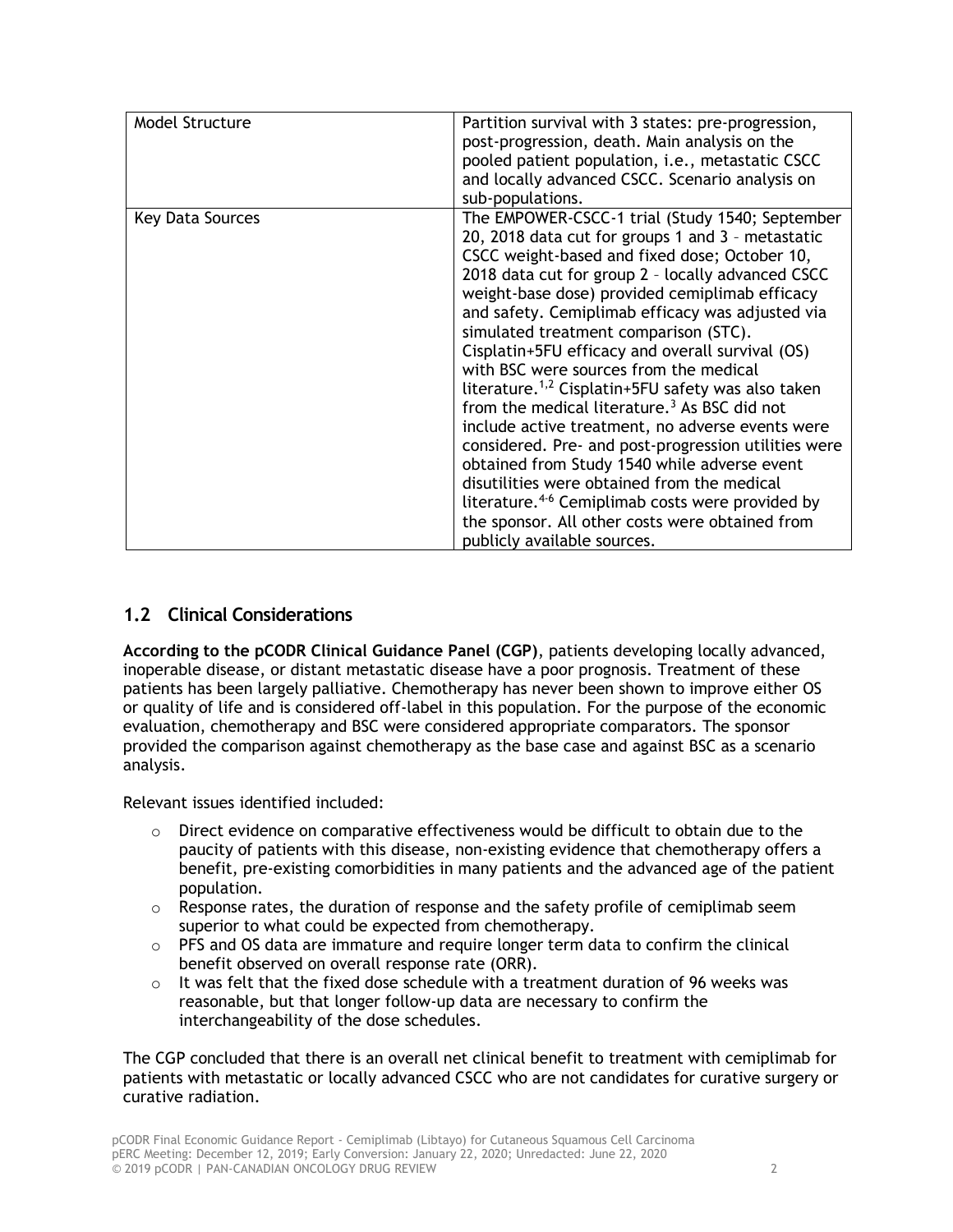#### **Summary of registered clinician input relevant to the economic analysis**

Registered clinicians noted that the most common treatments for CSCC are cisplatin+5FU or cetuximab, but that these may not be suitable to elderly patients in whom this disease frequently occurs. Palliative care is the only other option in these situations. Registered clinicians mentioned that cemiplimab would likely be given as first-line therapy, but they would like the product to be available for any line of therapy. The submitted model includes cisplatin+5FU as the main comparator and BSC as a scenario, however it does not include cetuximab. The EGP mentioned that there are patient access issues with cetuximab in the public health care system.

#### **Summary of patient input relevant to the economic analysis**

Patients value less pain, scarring and disfigurement, debilitating surgery and effects from radiation. Patients also mentioned that they would like to have access to any therapy that improves their chance of surviving with reasonable quality-of-life. Patients and caregivers were willing to accept some side effects for the trade-off of survival and/or disease control. The model includes utility values obtained from the sponsor's clinical trials. These should have captured any positive impact on pain, scarring and disfigurement that cemiplimab might have provided. Furthermore, the model includes disutilities from adverse events. The impact on surgery and radiation therapy are captured on the cost side. OS and progression-free survival (PFS) are the main inputs of treatment effectiveness.

#### **Summary of Provincial Advisory Group (PAG) input relevant to the economic analysis**

PAG considered the following factors (enablers or barriers) relevant to the economic analysis and important to consider if implementing a funding recommendation for cemiplimab: absence of standard of care in this setting, the use of cemiplimab fixed versus weight-based dose (and related wastage) and the additional health care resources needed. PAG is also seeking guidance on treatment duration and the need for increased monitoring and treatment of immunemediated adverse effects. The model includes the possibility to compare cemiplimab to the most commonly used CSCC treatments in Canada (i.e., cisplatin+5FU, BSC). The model also allows testing of the two dosing regimens and includes drug wastage. On-treatment oncology and general practitioner visits are included in the model but are the same for cemiplimab and the comparator. Increased monitoring and the need for treatment of immune-mediated adverse effects are not included in the model. However, as per CGP input, cemiplimab administration schedule and safety profile are unlikely to warrant additional clinical monitoring.

### <span id="page-6-0"></span>**1.3 Submitted and EGP Reanalysis Estimates**

According to the sponsor's base case, the use of cemiplimab rather than cisplatin+5FU would provide an additional 4.75 life-years (LYs; discounted) and 3.34 additional quality-adjusted lifeyears (QALYs; [Table 2\)](#page-7-0). Incremental costs were estimated at \$252,155 for an ICUR of \$75,426 per QALY with 87% of the 5,000 iterations falling below \$100,000 per QALY. Scenario analyses showed that the choice of the parametric function to extrapolate cisplatin+5FU PFS and OS beyond the observed data, the use of the naïve indirect treatment comparison results (rather than the simulated treatment comparison; STC), cemiplimab treatment duration until progression and, subgroup analysis (metastatic only) had the largest impact on the ICUR. Most of the QALY gain (86%) was accrued in the post-progression state and in the extrapolated part of the model (77%) where the uncertainty is the greatest.

The EGP reanalysis of the sponsor's base case showed that the use of cemiplimab rather than cisplatin+5FU was associated with a 1.06 QALY gain and \$176,966 incremental costs for an ICUR of \$166,221 per QALY [\(Table 2\)](#page-7-0). The probability of the cemiplimab ICUR being below \$100,000 per QALY was only 4% (0% below \$50,000 per QALY).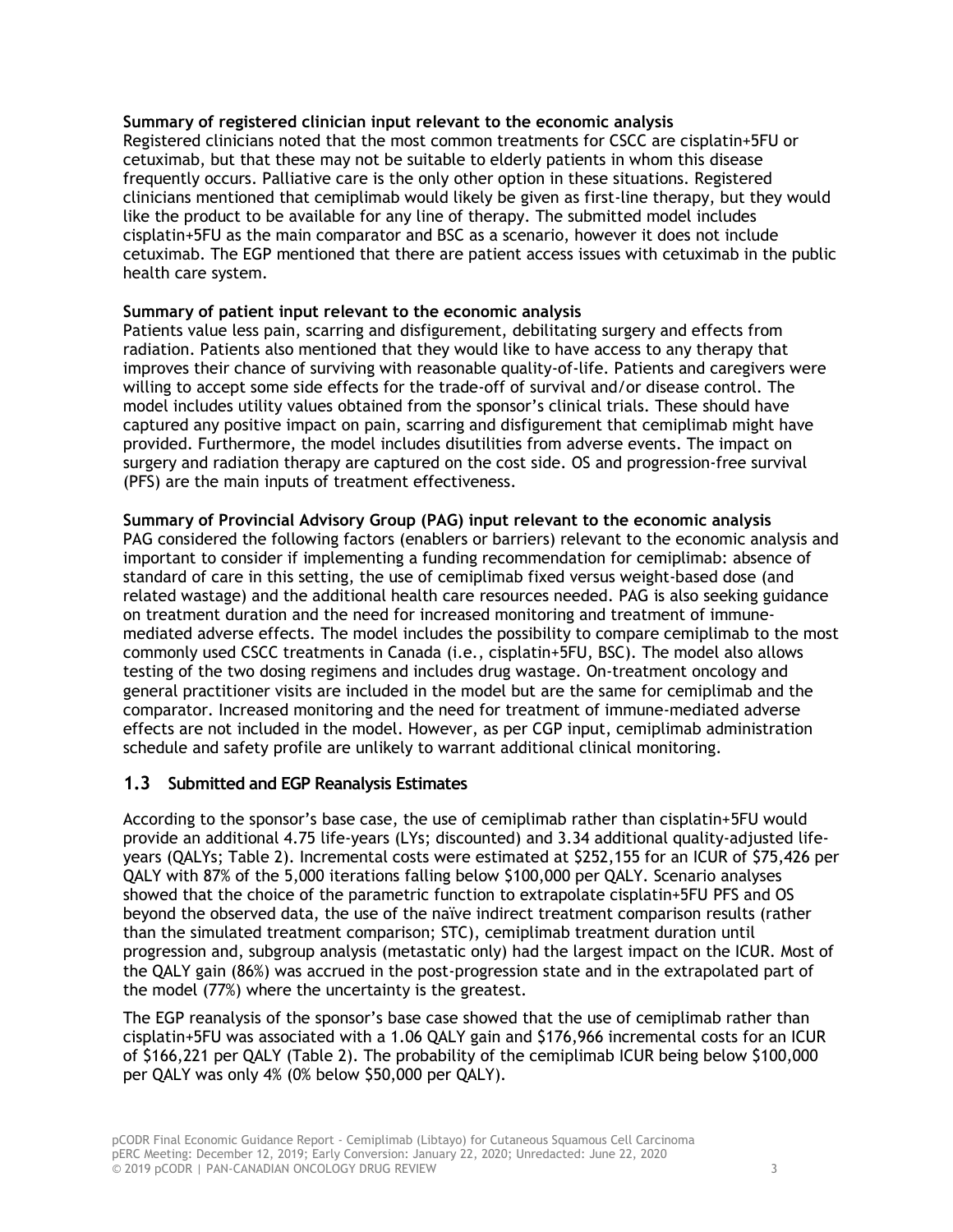#### <span id="page-7-0"></span>*Table 2: Submitted and EGP Estimates*

| Estimates (range/point)        | Submitted | <b>EGP Reanalysis</b> |  |
|--------------------------------|-----------|-----------------------|--|
| $\Delta E$ (LY) - undiscounted | 5.37      | 1.61                  |  |
| Progression-free               | 0.75      | 0.30                  |  |
| Post-progression               | 4.63      | 1.31                  |  |
| ΔE (QALY) - discounted         | 3.34      | 1.06                  |  |
| Progression-free               | 0.54      | 0.22                  |  |
| Post-progression               | 2.80      | 0.84                  |  |
| $\Delta C$ (\$) - discounted   | \$252,155 | \$176,966             |  |
| ICUR estimate (\$/QALY)        | \$75,426  | \$166,221             |  |

**The main assumptions and limitations with the submitted economic evaluation were:**

- High uncertainty on long-term effect of cemiplimab on OS and PFS: The main source of efficacy and safety inputs for cemiplimab was Study 1540 (EMPOWER-CSCC-1). This study is an ongoing single-group phase 2 study conducted in patients with metastatic or locally advanced CSCC who are not candidates for curative surgery or curative radiation. Limitations, including the uncontrolled nature of the study and the immaturity of the results (median OS was not reached; a small number of patients [none from the fixed dose group] at risk beyond 18 months), have been described in the Clinical Guidance Report. This 24-month study (with a median follow-up of 9.4 months) was used to extrapolate cemiplimab efficacy on OS and PFS over a 30-year time horizon. The parametric models selected by the sponsor to extrapolate OS and PFS resulted in an unusual large difference between the OS and the PFS curves suggesting an important effect of cemiplimab on postprogression survival. Unfortunately, no information on the post-progression survival was available from Study 1540 to confirm this model result. Furthermore, the OS extrapolation resulted in cemiplimab OS rates being above the OS of the Canadian general population at 9 years and beyond while 42% of the cohort was still alive, and therefore had to be capped at that of the general population for more than two thirds of the time horizon. A situation that was felt to be unlikely by the CGP in this advanced disease population. The EGP addressed this uncertainty on long-term effect by taking a conservative approach (refer to Section 1.4) for the extrapolation of cemiplimab OS and PFS.
- High uncertainty on cemiplimab comparative effectiveness. The efficacy for the cisplatin+5FU comparative group comes from a STC with a 25-patient study (20-patient study for the BSC comparison). The limitations of the STC (i.e., small sample size, missing prognostic factors, insufficient data to assess comparability of study populations, etc.) have been described in the Clinical Guidance Report. The use of the STC resulted in a further shift up of the cemiplimab OS curve. The evidence on the safety of the comparative group comes from the medical literature. The EGP was not able to address the limitation on data quality other than by taking a conservative approach in the estimation of the comparative effectiveness.
- Missing comparator. The sponsor's main analysis compared cemiplimab to chemotherapy (cisplatin+5FU). According to the CGP, BSC is often an option in these patients as this disease mostly affects elderly patients. No sequential analysis was provided by the sponsor, but the model included BSC as a possible comparator and allowed the EGP to conduct a deterministic sequential analysis using the naïve indirect treatment comparison.
- Uncertainty on utility values. The model state utilities were populated from mapping a quality-of-life questionnaire (EORTC-QLQ-C30) to the EQ-5D-3L. CADTH does not recommend the use of mapping algorithms due to the dramatic variation in the predictive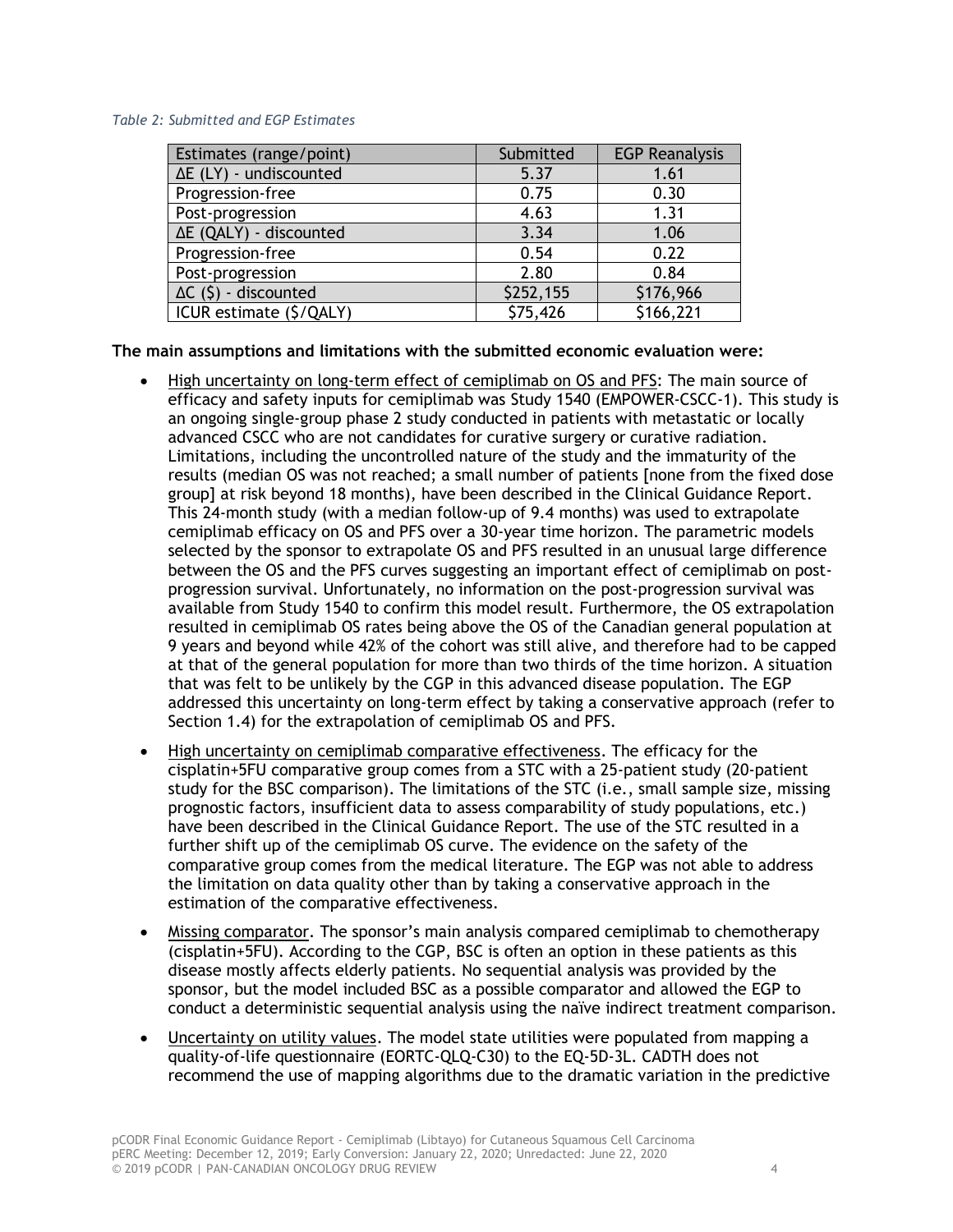value between algorithms. The impact on the estimated QALY gain is unknown. The EGP was not able to find more appropriate values in the medical literature.

• Underestimation and overestimation of some costs. Some cemiplimab serious adverse events were missing from the model due to the use of an arbitrary rule to select adverse events of interest (i.e., prevalence of 5% or greater). This had a limited impact on the ICUR. Some costs were overestimated (e.g., adverse events, end-of-life, dressings) and the EGP was able to adjust these costs in reanalyses. Some programming errors were found (i.e., separate sampling for costs used in both treatment groups) and the sponsor was able to correct the model.

### <span id="page-8-0"></span>**1.4 Detailed Highlights of the EGP Reanalysis**

To address these limitations, the EGP ran several scenario analyses on the sponsor's base case varying the assumptions on treatment effect beyond observed data, the costs and incidence of adverse events and the costs of pre- and post-progression management.

These analyses confirmed that the assumptions on cemiplimab efficacy and chemotherapy OS (also used in the cemiplimab group) are the most important drivers of cemiplimab benefit. When using the naïve treatment comparison (i.e., not using the STC), the discounted LY gain was reduced by 28% (from 4.73 in the sponsor's base case to 3.39). Similarly, using the Weibull distribution for the chemotherapy OS reduced the LY gain by 32% (from 4.73 to 3.22). Lastly, limiting the treatment effect to 18 months (rather than extrapolating to 36 months as per the sponsor's base case) decreased the LY gain by 44% (4.73 to 2.63). On the cost side, treatment costs were the largest cost drivers. When treatment duration was increased to 24 months as per coverage for other similar products, the ICUR increased by about \$2,500 per QALY, while treatment until progression (as per product monograph) increased the ICUR by more than \$35,000 per QALY. Using the weightbased dosage increased the ICUR by close to \$3,500 per QALY. Other changes had much smaller impacts on the ICUR.

#### **In view of these, the EGP made the following changes to the submitted economic model (EGP best estimate):**

- Use of the naïve indirect treatment comparison
- Reduced extrapolation of treatment effect to 18 months (rather than 36 months in the sponsor's base case) after which, the same rates as chemotherapy are used for the rest of the time horizon
- Weibull distribution for chemotherapy OS (including a change in the shape parameter from -2.47 to -2.1 to obtain a 5-year survival between 5% and 10% for the chemotherapy group)
- Correction to cost of wound dressings
- Correction to end-of-life costs

In addition, the EGP ran a few scenarios on the EGP best estimate to identify the upper bound of the EGP reanalyses. These included:

- Increasing treatment duration to 24 months (as for similar product, rather than 22 months as per the study)
- Using the weight-based dosage as this is an alternative dosage in the product monograph for low weight individuals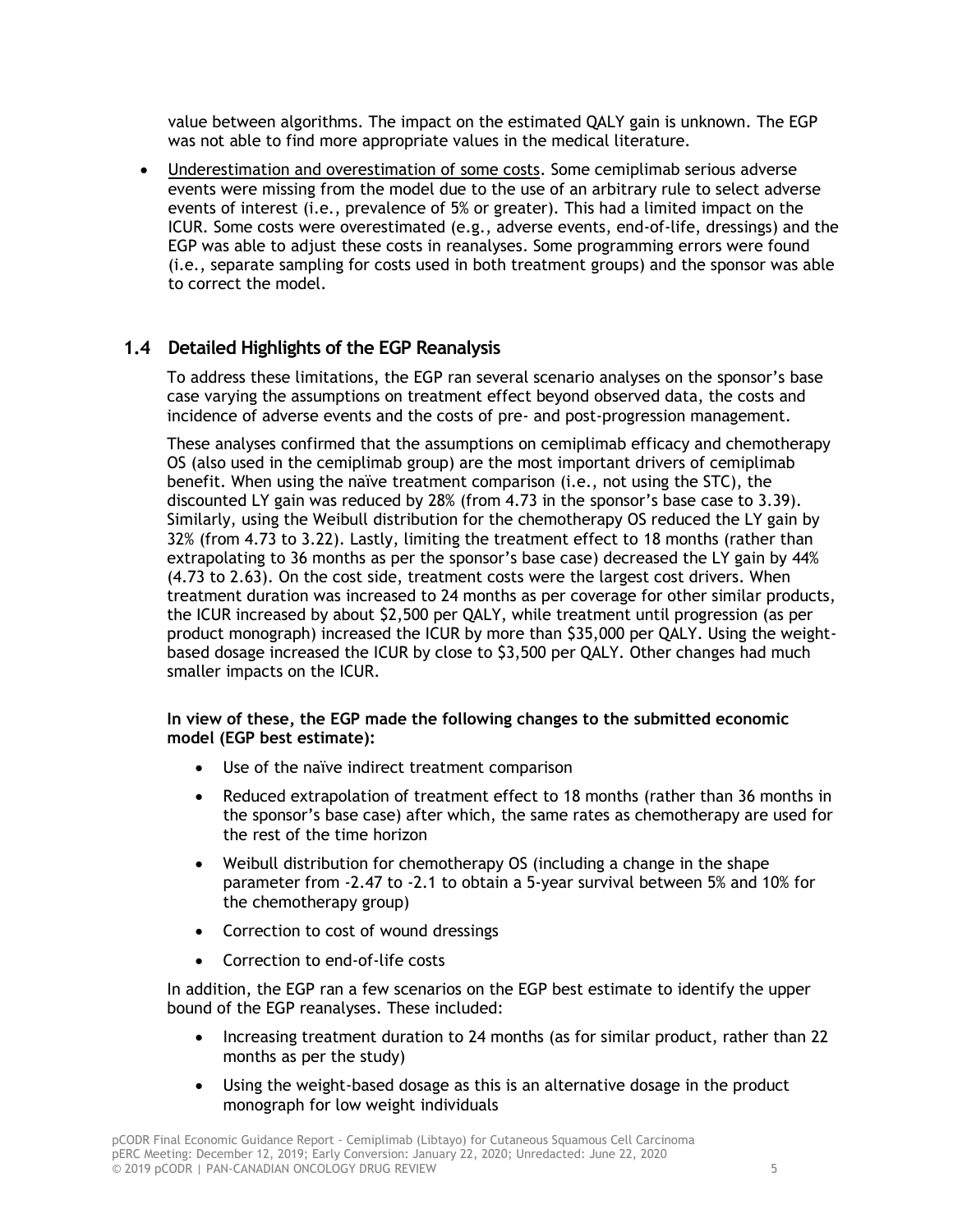• Assuming treatment until progression as indicated in the product monograph

Furthermore, the EGP conducted a sequential analysis including BSC and cisplatin+5FU as comparators as well as price reduction scenarios.

In the EGP best case, the incremental benefit gain was 1.48 LYs and 1.06 QALYs [\(Table 3\)](#page-9-0). The incremental costs were \$176,966 with a resulting ICUR of \$166,221 per QALY. An upper bound of \$223,828 per QALY was achieved with cemiplimab being administered until treatment progression (no capping at 22 or 24 months). The deterministic sequential analysis showed that for a willingness-to-pay below \$52,539 per QALY, BSC would be the preferred option. For a willingness-to-pay between \$52,539 and \$161,278 per QALY, chemotherapy would be the preferred option, and that cemiplimab would be the preferred option for a willingness-to-pay above \$161,278 per QALY. The price reduction scenarios showed that a 40% price reduction would be needed to bring the ICUR around \$100,000 per QALY while an 80% price reduction would be required to bring the ICUR around \$50,000 per QALY.

|                                           | $\Delta\mathsf{C}$ | $\Delta E$         | $\Delta E$ | <b>ICUR</b>          | $\Delta$ from baseline |  |  |  |  |  |
|-------------------------------------------|--------------------|--------------------|------------|----------------------|------------------------|--|--|--|--|--|
|                                           |                    | QALYs              | <b>LYs</b> | (QALY)               | submitted ICER         |  |  |  |  |  |
| Baseline (Sponsor's best case -           | \$252,155          | 3.34               | 4.75       | \$75,426             |                        |  |  |  |  |  |
| original model)                           |                    |                    |            |                      |                        |  |  |  |  |  |
| Baseline (Sponsor's best case -           | \$251,165          | 3.33               | 4.73       | $\overline{575,438}$ | ---                    |  |  |  |  |  |
| corrected model)                          |                    |                    |            |                      |                        |  |  |  |  |  |
| <b>LOWER BOUND</b>                        |                    |                    |            |                      |                        |  |  |  |  |  |
| Naïve comparison (Chemo OS:               | \$220,132          | 2.39               | 3.39       | \$92,050             | 16,612                 |  |  |  |  |  |
| Gompertz)                                 |                    |                    |            |                      |                        |  |  |  |  |  |
| Chemo OS: Weibull                         | \$219,926          | 2.31               | 3.22       | \$95,076             | 19,638                 |  |  |  |  |  |
| Treatment effect extrapolated             | \$202,565          | 1.36               | 2.63       | \$108,808            | 33,382                 |  |  |  |  |  |
| to 18 months                              |                    |                    |            |                      |                        |  |  |  |  |  |
| Cost of dressings reduced to              | \$249,448          | 3.35               | 4.77       | 574,391              | $-624$                 |  |  |  |  |  |
| \$724.20 per month (\$2006                |                    |                    |            |                      |                        |  |  |  |  |  |
| inflated to \$2019) rather than           |                    |                    |            |                      |                        |  |  |  |  |  |
| \$1,186.00                                |                    |                    |            |                      |                        |  |  |  |  |  |
| Terminal care costs: reduced              | \$256,674          | 3.32               | 4.71       | \$77,388             | 1,950                  |  |  |  |  |  |
| from \$106,264 to \$26,495                |                    |                    |            |                      |                        |  |  |  |  |  |
| (inflated to 2019)                        |                    |                    |            |                      |                        |  |  |  |  |  |
| Best case estimate (all of the            | \$176,966          | 1.06               | 1.48       | \$166,221            | \$90,783               |  |  |  |  |  |
| above parameters)                         |                    |                    |            |                      |                        |  |  |  |  |  |
|                                           |                    | <b>UPPER BOUND</b> |            |                      |                        |  |  |  |  |  |
| EGP best estimate + scenario I            | \$239,831          | 1.07               | 1.49       | \$223,828            | \$148,390              |  |  |  |  |  |
| (treatment until progression)             |                    |                    |            |                      |                        |  |  |  |  |  |
| SEQUENTIAL ANALYSIS (deterministic)       |                    |                    |            |                      |                        |  |  |  |  |  |
| <b>BSC</b>                                |                    | ---                |            | $- - -$              |                        |  |  |  |  |  |
| Chemotherapy                              | \$22,413*          | $0.43*$            |            | \$52,539*            |                        |  |  |  |  |  |
| Cemiplimab                                | \$179,293*         | $1.11*$            |            | \$161,278*           |                        |  |  |  |  |  |
| PRICE REDUCTION SCENARIOS                 |                    |                    |            |                      |                        |  |  |  |  |  |
| 20% price reduction                       |                    |                    |            | \$139,937            |                        |  |  |  |  |  |
| 40% price reduction                       |                    |                    |            | \$110,600            |                        |  |  |  |  |  |
| 50% price reduction                       |                    |                    |            | \$94,529             |                        |  |  |  |  |  |
| 80% price reduction                       |                    |                    |            | \$51,522             |                        |  |  |  |  |  |
| *in relation to previous treatment option |                    |                    |            |                      |                        |  |  |  |  |  |

<span id="page-9-0"></span>*Table 3: Detailed Description of EGP Reanalysis (probabilistic results unless otherwise specified)*

pCODR Final Economic Guidance Report - Cemiplimab (Libtayo) for Cutaneous Squamous Cell Carcinoma pERC Meeting: December 12, 2019; Early Conversion: January 22, 2020; Unredacted: June 22, 2020 © 2019 pCODR | PAN-CANADIAN ONCOLOGY DRUG REVIEW 6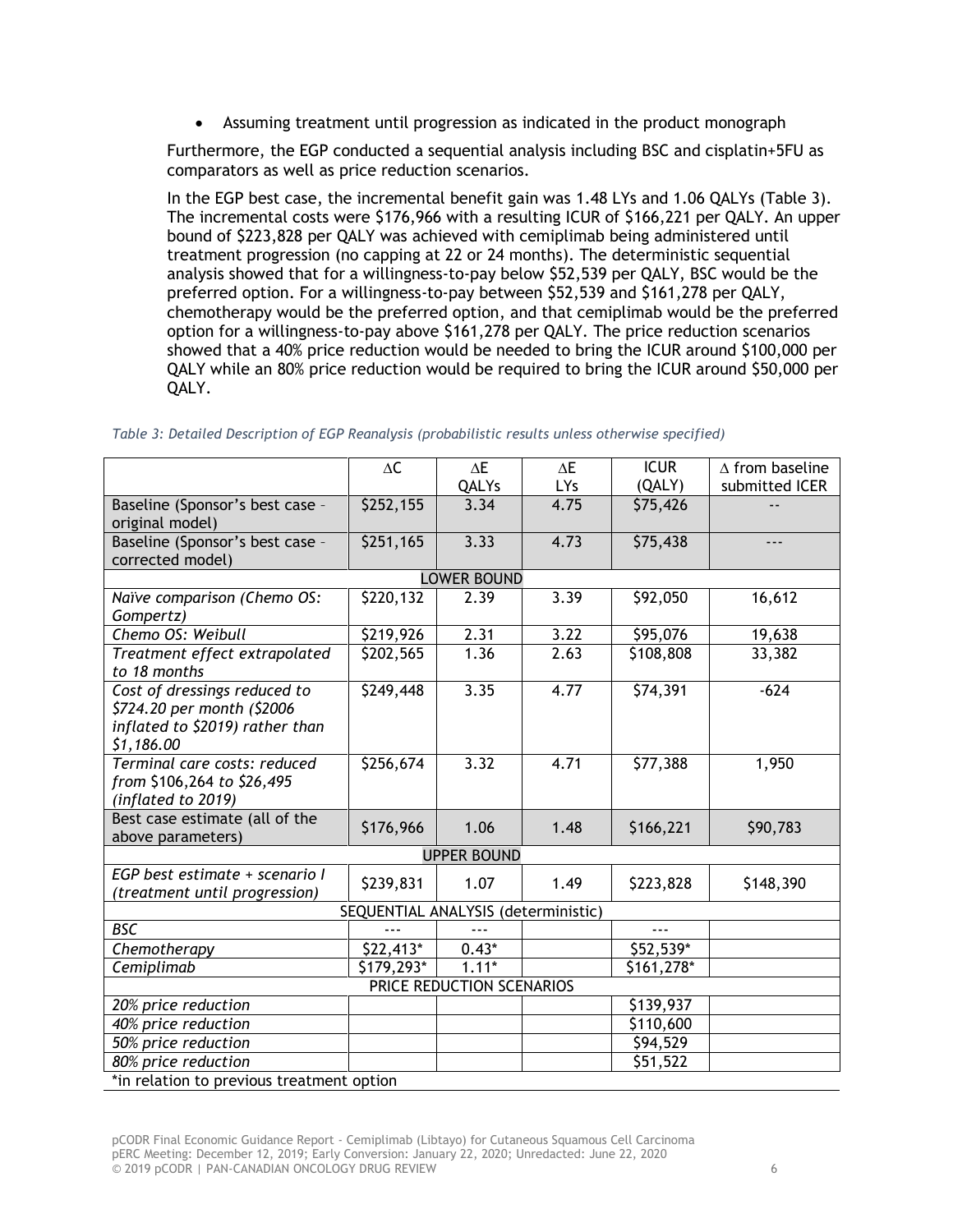### <span id="page-10-0"></span>**1.5 Evaluation of Submitted Budget Impact Analysis**

According to the sponsor's analysis, the factors that most influenced the budget impact analysis (BIA) included the proportion of patients not amenable to curative surgery or curative radiation (43% increase in 3-year budget impact when this proportion goes from 10% to 20%) and optimistic market shares (25% increase in 3-year budget impact). In comparison, the pessimistic market share scenario generated a 25% decrease in budget impact. All other scenarios tested had a 15% or less impact on the 3-year budget.

Key limitations of the BIA model included the assumption on market share of the various chemotherapy regimens (according to the CGP, cisplatin+5FU is the most commonly used chemotherapy regimen in this patient population) and the average cemiplimab treatment duration of 13.5 months (likely too short, if cemiplimab is to be administered until progression). The EGP could modify these parameters. While a change in chemotherapy regimens market share had a limited impact (1% increase), increasing treatment duration to 23 months increased the budget impact by 46%.

### <span id="page-10-1"></span>**1.6 Conclusions**

**The EGP's best estimate of C and E for cemiplimab when compared to chemotherapy (i.e., cisplatin+5FU) is:**

- \$166,221 per QALY gained
- The sequential analysis (deterministic results only) shows that BSC would be the preferred option at a willingness-to-pay below \$52,539 per QALY and cemiplimab would be the preferred option at a willingness-to-pay above \$161,278 per QALY. In between, chemotherapy would be the preferred option.
- The discounted extra costs related to cemiplimab usage are estimated at \$176,966 over the lifetime horizon of the model. The cost of treatment is the main cost driver.
- The discounted QALY gained is estimated at 1.6 QALY over the model time horizon. Most of this QALY gain (70%) is accrued in the post-progression period and in the extrapolated phase of the model.

#### **Overall conclusions of the submitted model:**

- The model is extremely sensitive to assumptions made on the long-term effectiveness of cemiplimab (and cisplatin+5FU as the cemiplimab group uses cisplatin-5FU OS and PFS after 3 years) and those made on the duration of treatment.
- Price reduction between 40% and 80% would be required to reduce the ICUR in the \$50,000 to \$100,000 per QALY range.
- The EGP was not able to address the limitations related to the quality of the data (i.e., small sample size and uncontrolled nature of the cemiplimab clinical study; lack of direct treatment comparison; quality of the STC used to provide comparative effectiveness). Therefore, caution should be exercised when interpreting the results of the economic analysis.
- <span id="page-10-2"></span>• The availability of cemiplimab to the Canadian public health care system could result in a 3-year budget impact of around \$55 million.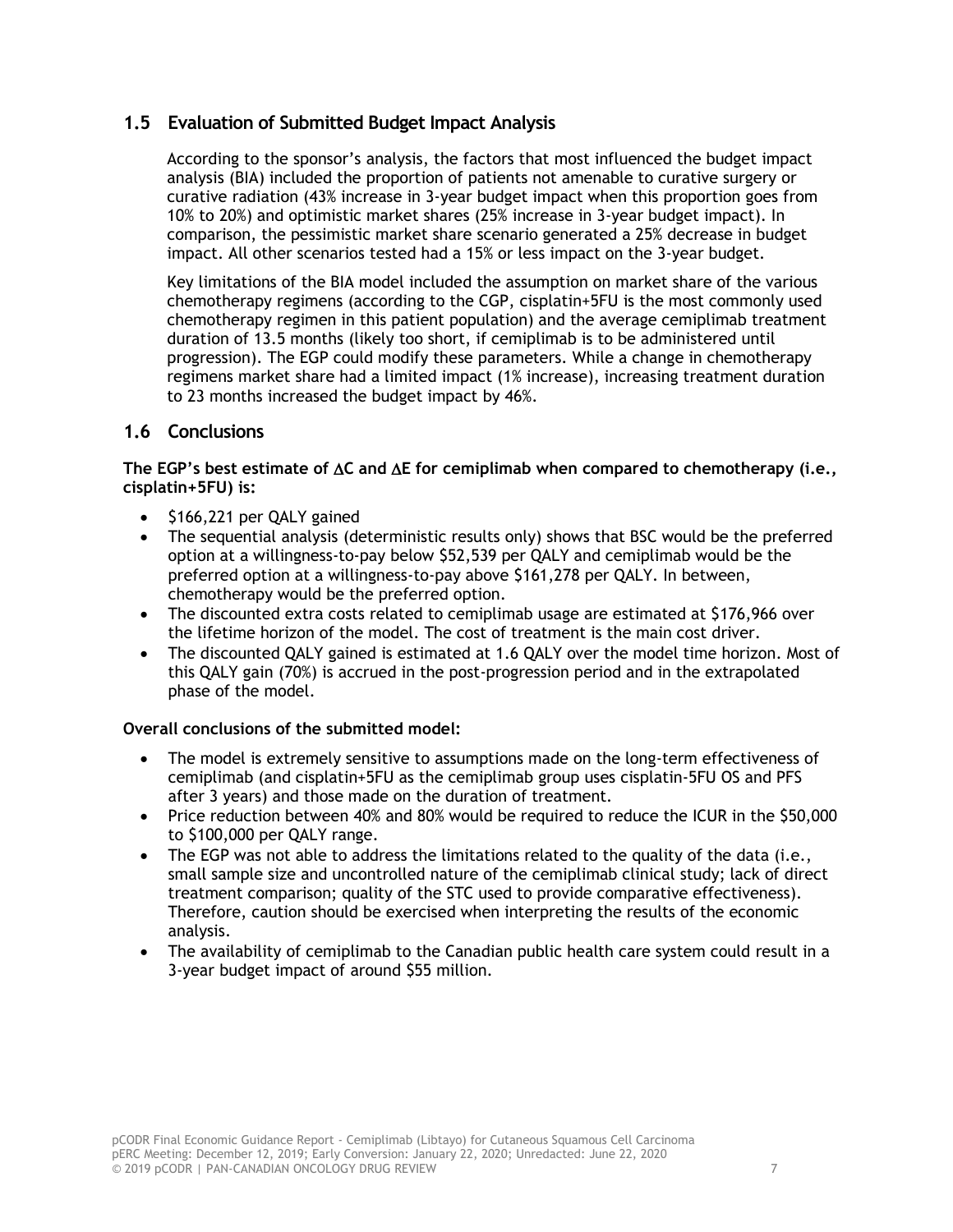# **2 DETAILED TECHNICAL REPORT**

This section outlines the technical details of the pCODR Economic Guidance Panel's evaluation of the economic evidence that is summarized in Section 1. Pursuant to the *pCODR Disclosure of Information Guidelines*, this section is not eligible for disclosure. It was provided to the pCODR Expert Review Committee (pERC) for their deliberations.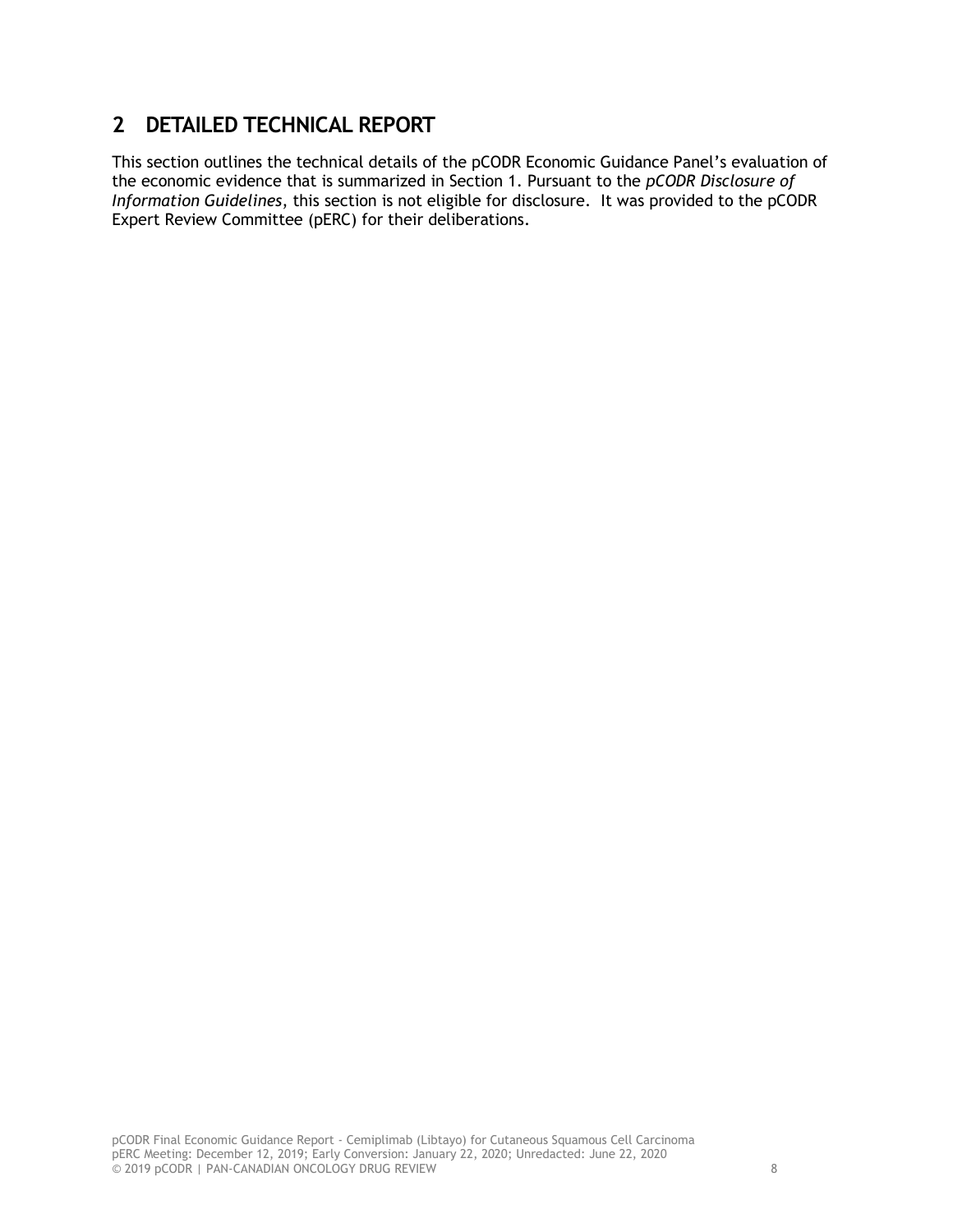# <span id="page-12-0"></span>**3 ABOUT THIS DOCUMENT**

This Economic Guidance Report was prepared by the pCODR Economic Guidance Panel and supported by the pCODR Cutaneous Squamous Cell Carcinoma (CSCC) Clinical Guidance Panel and the pCODR Methods Team. This document is intended to advise the pCODR Expert Review Committee (pERC) regarding resource implications and the cost-effectiveness of cemiplimab for metastatic or unresectable locally advanced CSCC. A full assessment of the clinical evidence of [drug name and indication] is beyond the scope of this report and is addressed by the relevant pCODR Clinical Guidance Report. Details of the pCODR review process can be found on the pCODR website [\(www.cadth.ca/pcodr\)](http://www.cadth.ca/pcodr).

pCODR considers it essential that pERC recommendations be based on information that can be publicly disclosed. Information included in the Economic Guidance Report was handled in accordance with the *pCODR Disclosure of Information Guidelines*.

This Final Economic Guidance Report is publicly posted at the same time that a pERC Final Recommendation is issued. The Final Economic Guidance Report supersedes the Initial Economic Guidance Report. Note that no revisions were made in between posting of the Initial and Final Guidance Reports.

The Economic Guidance Panel is comprised of economists selected from a pool of panel members established by the pCODR Secretariat. The panel members were selected by the pCODR secretariat, as outlined in the pCODR Nomination/Application Information Package and the Economic Guidance Panel Terms of Reference, which are available on the pCODR website [\(www.cadth.ca/pcodr\)](http://www.cadth.ca/pcodr). Final selection of the pool of Economic Guidance Panel members was made by the pERC Chair in consultation with the pCODR Executive Director. The Economic Guidance Panel is editorially independent of the provincial and territorial Ministries of Health and the provincial cancer agencies.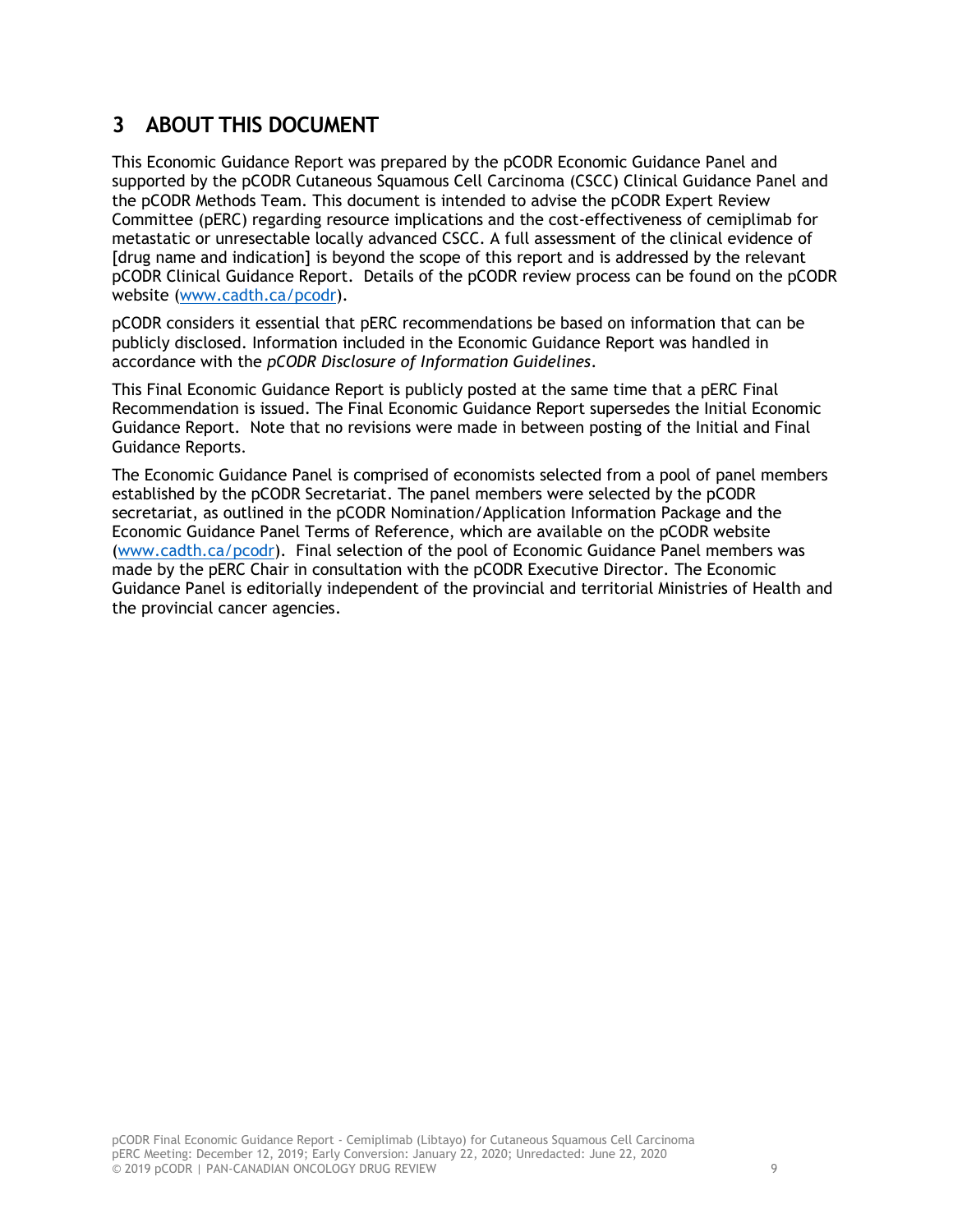# <span id="page-13-0"></span>**REFERENCES**

- 1. Jarkowski A, 3rd, Hare R, Loud P, et al. Systemic therapy in advanced Cutaneous Squamous Cell Carcinoma (CSCC): the Roswell Park experience and a review of the literature. *Am J Clin Oncol.*  2016;39(6):545-548.
- 2. Sun L, Chin RI, Gastman B, et al. Association of disease recurrence with survival outcomes in patients with cutaneous squamous cell carcinoma of the head and neck treated with multimodality therapy. *JAMA Dermatol.* 2019;155(4):442-447.
- 3. Vermorken JB, Mesia R, Rivera F, et al. Platinum-based chemotherapy plus cetuximab in head and neck cancer. *N Engl J Med.* 2008;359(11):1116-1127.
- 4. Nafees B, Stafford M, Gavriel S, Bhalla S, Watkins J. Health state utilities for non small cell lung cancer. *Health Qual Life Outcomes.* 2008;6:84.
- 5. Lloyd A, Nafees B, Narewska J, Dewilde S, Watkins J. Health state utilities for metastatic breast cancer. *Br J Cancer.* 2006;95(6):683-690.
- 6. Tolley K, Goad C, Yi Y, Maroudas P, Haiderali A, Thompson G. Utility elicitation study in the UK general public for late-stage chronic lymphocytic leukaemia. *Eur J Health Econ.* 2013;14(5):749- 759.
- 7. Primary Analysis CSR for groups 2 and 3: R2810-ONC-1540. A phase 2 study of REGN2810, A fully human monoclonal antibody to programmed death - 1 (PD-1), in patients with advanced cutaneous squamous cell carcinoma [**CONFIDENTIAL** internal sponsor's report]. Tarrytown (NY): Regeneron Phgroupaceuticals Inc; 2019 Jul 3.
- 8. Longworth L, Yang Y, Young T, et al. Use of generic and condition-specific measures of healthrelated quality of life in NICE decision-making: a systematic review, statistical modelling and survey. *Health Technol Assess.* 2014;18(9):1-224.
- 9. Self-reported population health: an international perspective based on EQ-5D. In: Szende A, Janssen B, Cabases J, eds. Dordrecht (NL): Springer; 2014: [https://link.springer.com/book/10.1007%2F978-94-007-7596-1#about.](https://link.springer.com/book/10.1007%2F978-94-007-7596-1#about) Accessed 2019 Dec 5.
- 10. pan-Canadian Oncology Drug Review sponsor submission: Libtayo (cemiplimab), 350 mg intravenous infusion. Laval (QC): Sanofi-aventis Canada Inc.; 2019 Jul 9.
- 11. Delta PA. IQVIA; 2019: [https://www.iqvia.com/.](https://www.iqvia.com/) Accessed 2019
- 12. CADTH pCODR Expert Review Committee (pERC) final economic guidance report: irinotecan lipsome (Onivyde) for metastatic pancreatic cancer. Ottawa (ON): CADTH; 2018 Jan 5: [https://www.cadth.ca/sites/default/files/pcodr/pcodr\\_irinotecan\\_liposome\\_onivyde\\_mpc\\_fn\\_egr](https://www.cadth.ca/sites/default/files/pcodr/pcodr_irinotecan_liposome_onivyde_mpc_fn_egr.pdf) [.pdf.](https://www.cadth.ca/sites/default/files/pcodr/pcodr_irinotecan_liposome_onivyde_mpc_fn_egr.pdf) Accessed 2019 Dec 5.
- 13. Ontario Ministry of Health Long-Term Care. Schedule of benefits for physician services under the Health Insurance Act: effective October 1, 2019. Toronto (ON): The Ministry of Health and Long-Term Care: [http://www.health.gov.on.ca/en/pro/programs/ohip/sob/physserv/sob\\_master20191001.pdf.](http://www.health.gov.on.ca/en/pro/programs/ohip/sob/physserv/sob_master20191001.pdf) Accessed 2019 Dec 5.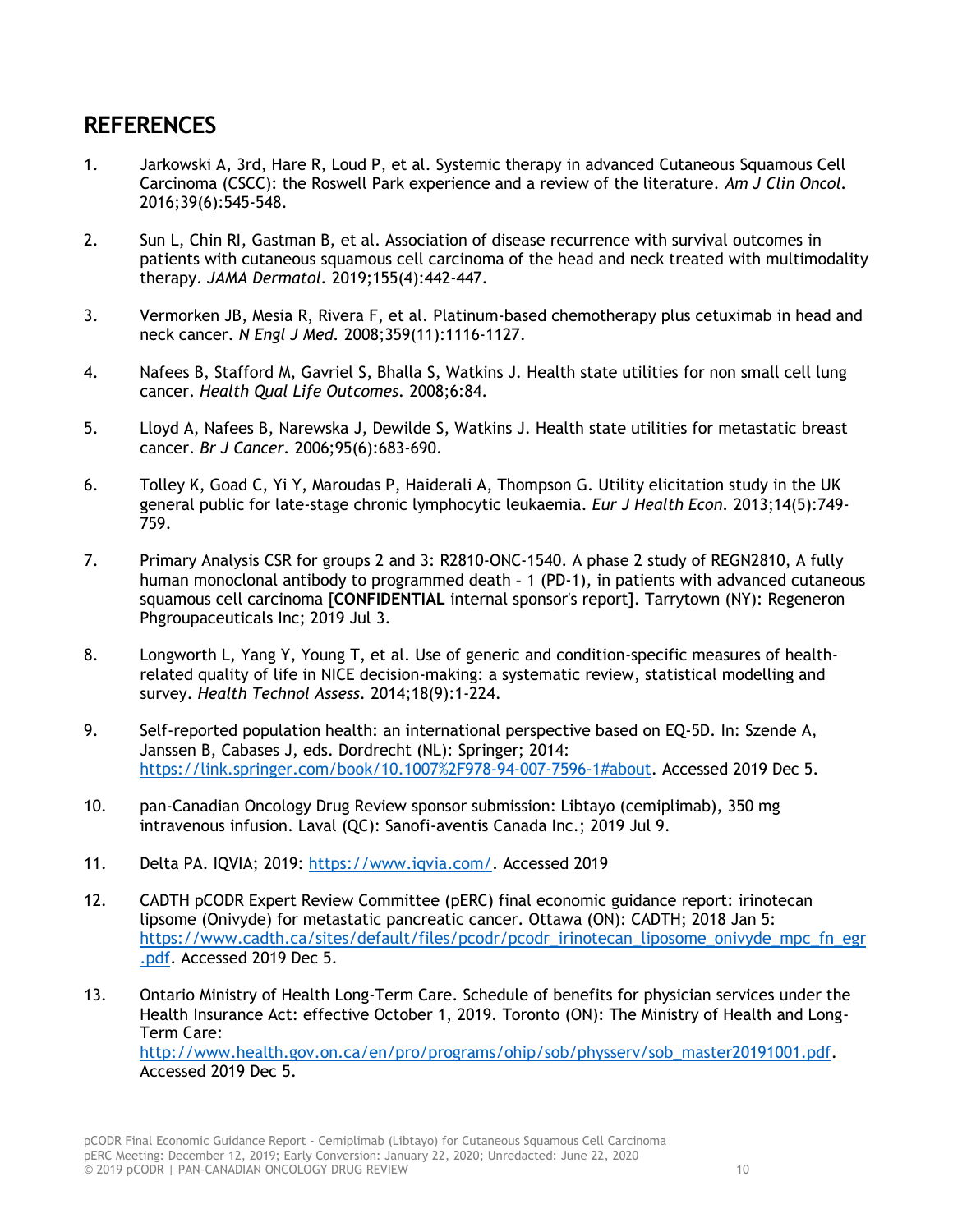- 14. Ontario Case Costing Initiative (OCCI). Toronto (ON): Ontario Health and Long-Term Care: [https://www.ontario.ca/data/ontario-case-costing-initiative-occi.](https://www.ontario.ca/data/ontario-case-costing-initiative-occi) Accessed 2019 Dec 5.
- 15. Walker H, Anderson M, Farahati F, et al. Resource use and costs of end-of-life/palliative care: Ontario adult cancer patients dying during 2002 and 2003. *J Palliat Care.* 2011;27(2):79-88.
- 16. Woods B, Sideris E, Palmer S, Latimer N, Marta S. NICE DSU Technical support document 19: partitioned survival analysis for decision modelling in health care: a critical review. London (GB): National Institute for Health and Care Excellence; 2017: [http://nicedsu.org.uk/wp](http://nicedsu.org.uk/wp-content/uploads/2017/06/Partitioned-Survival-Analysis-final-report.pdf)[content/uploads/2017/06/Partitioned-Survival-Analysis-final-report.pdf.](http://nicedsu.org.uk/wp-content/uploads/2017/06/Partitioned-Survival-Analysis-final-report.pdf) Accessed 2019 Dec 5.
- 17. Gyawali B, Hey SP, Kesselheim AS. A comparison of response patterns for progression-free survival and overall survival following treatment for cancer with PD-1 inhibitors: a meta-analysis of correlation and differences in effect sizes. *JAMA Netw Open.* 2018;1(2):e180416.
- 18. Hurd T, Zuiliani N, Posnett J. Evaluation of the impact of restructuring wound management practices in a community care provider in Niagara, Canada. *Int Wound J.* 2008;5(2):296-304.
- 19. Avis n° 2019.0038: Libtayo (cemiplimab). Saint-Denis (FR): Haute Autorité de santé; 2019: [https://www.has-sante.fr/upload/docs/application/pdf/2019-](https://www.has-sante.fr/upload/docs/application/pdf/2019-07/ac_2019_0038_avis_atu_libtayo_cd_2019_06_12_vd.pdf) [07/ac\\_2019\\_0038\\_avis\\_atu\\_libtayo\\_cd\\_2019\\_06\\_12\\_vd.pdf.](https://www.has-sante.fr/upload/docs/application/pdf/2019-07/ac_2019_0038_avis_atu_libtayo_cd_2019_06_12_vd.pdf) Accessed 2019 Dec 5.
- 20. Single technology appraisal: cemiplimab for treating metastatic or locally advanced cutaneous squamous cell carcinoma [ID1367]. London (GB): National Institute for Health and Care Excellence; 2019: [https://www.nice.org.uk/guidance/ta592/documents/committee-papers.](https://www.nice.org.uk/guidance/ta592/documents/committee-papers) Accessed 2019 Dec 4.
- 21. Canadian Cancer Society's Advisory Committee on Cancer Statistics. Canadian cancer statistics 2015. Toronto (ON): Canadian Cancer Society; 2015: [http://www.cancer.ca/~/media/cancer.ca/CW/cancer%20information/cancer%20101/Canadian%2](http://www.cancer.ca/~/media/cancer.ca/CW/cancer%20information/cancer%20101/Canadian%20cancer%20statistics/Canadian-Cancer-Statistics-2015-EN.pdf?la=en) [0cancer%20statistics/Canadian-Cancer-Statistics-2015-EN.pdf?la=en.](http://www.cancer.ca/~/media/cancer.ca/CW/cancer%20information/cancer%20101/Canadian%20cancer%20statistics/Canadian-Cancer-Statistics-2015-EN.pdf?la=en) Accessed 2019 Dec 5.
- 22. Statistics Canada. Population estimates on July 1st, by age and sex. 2019; [https://www150.statcan.gc.ca/t1/tbl1/en/tv.action?pid=1710000501.](https://www150.statcan.gc.ca/t1/tbl1/en/tv.action?pid=1710000501) Accessed 2019 Dec 5.
- 23. Rogers HW, Weinstock MA, Feldman SR, Coldiron BM. Incidence estimate of nonmelanoma skin cancer (keratinocyte carcinomas) in the U.S. population, 2012. *JAMA Dermatol.*  2015;151(10):1081-1086.
- 24. Lomas A, Leonardi-Bee J, Bath-Hextall F. A systematic review of worldwide incidence of nonmelanoma skin cancer. *Br J Dermatol.* 2012;166(5):1069-1080.
- 25. Burton KA, Ashack KA, Khachemoune A. Cutaneous squamous cell carcinoma: a review of high-risk and metastatic disease. *Am J Clin Dermatol.* 2016;17(5):491-508.
- 26. Komatsubara KM, Jeter J, Carvajal RD, Margolin K, Schadendorf D, Hauschild A. Advances in the treatment of advanced extracutaneous melanomas and nonmelanoma skin cancers. *Am Soc Clin Oncol Educ Book.* 2017;37:641-650.
- 27. Fu T, Aasi SZ, Hollmig ST. Management of high-risk squamous cell carcinoma of the skin. *Curr Treat Options Oncol.* 2016;17(7):34.